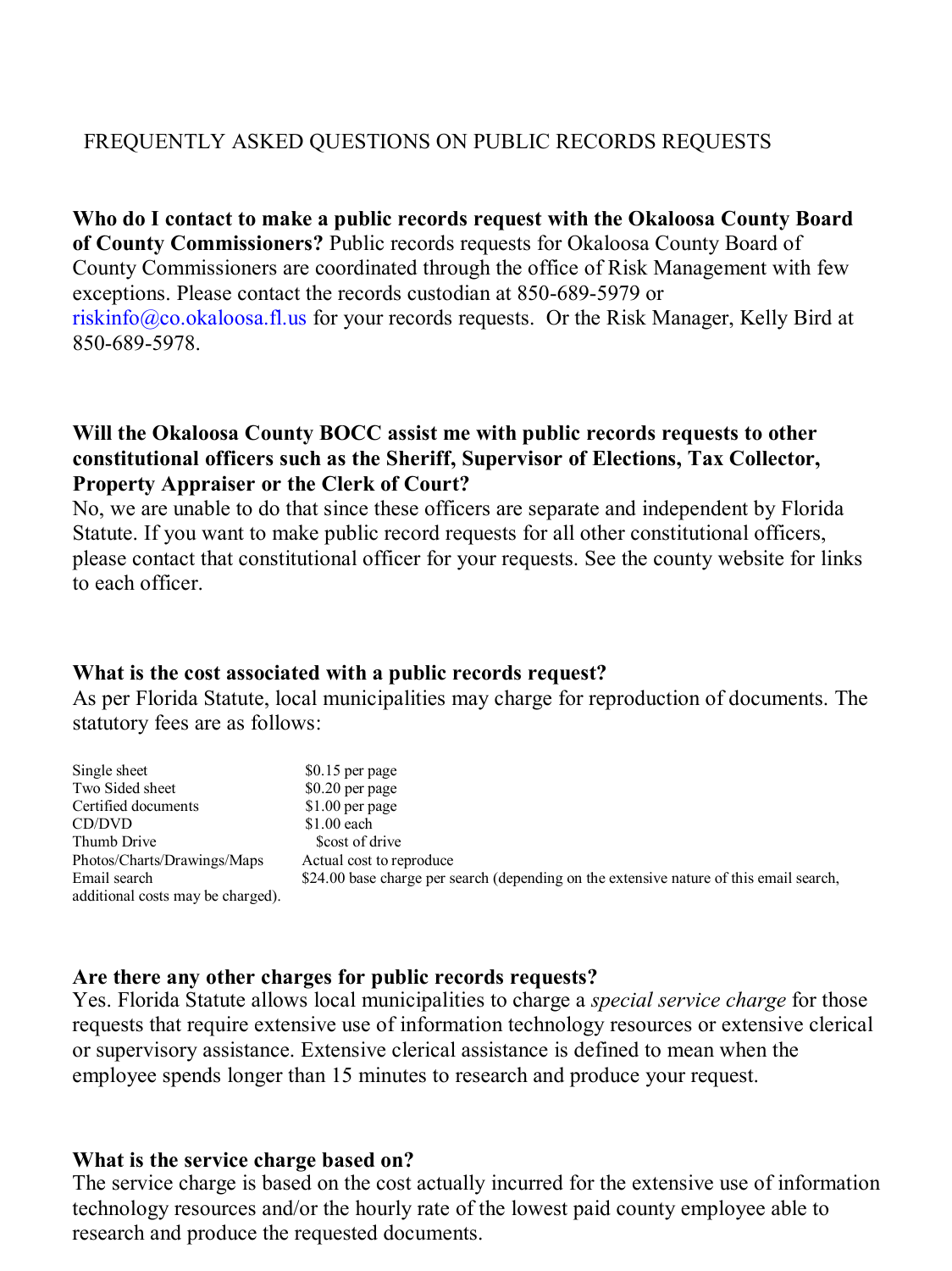## **What if I just want to view public documents without having copies made?**

 Document reviews lasting less than 15 minutes are free of charge. However, the special service charge will be assessed for document reviews lasting longer than 15 minutes. Note: as Okaloosa County is the "custodian" of public documents, records reviews will not be allowed without a County employee being present.

# **Can Okaloosa County require a deposit before a public records request can be researched?**

 broad in nature. The deposit will be based on an estimate of the work/technology involved, Yes. However, deposits are usually reserved for those public records requests that by their nature are voluminous, require multiple departments and/or employees to research, or are very with any overage returned back to the citizen.